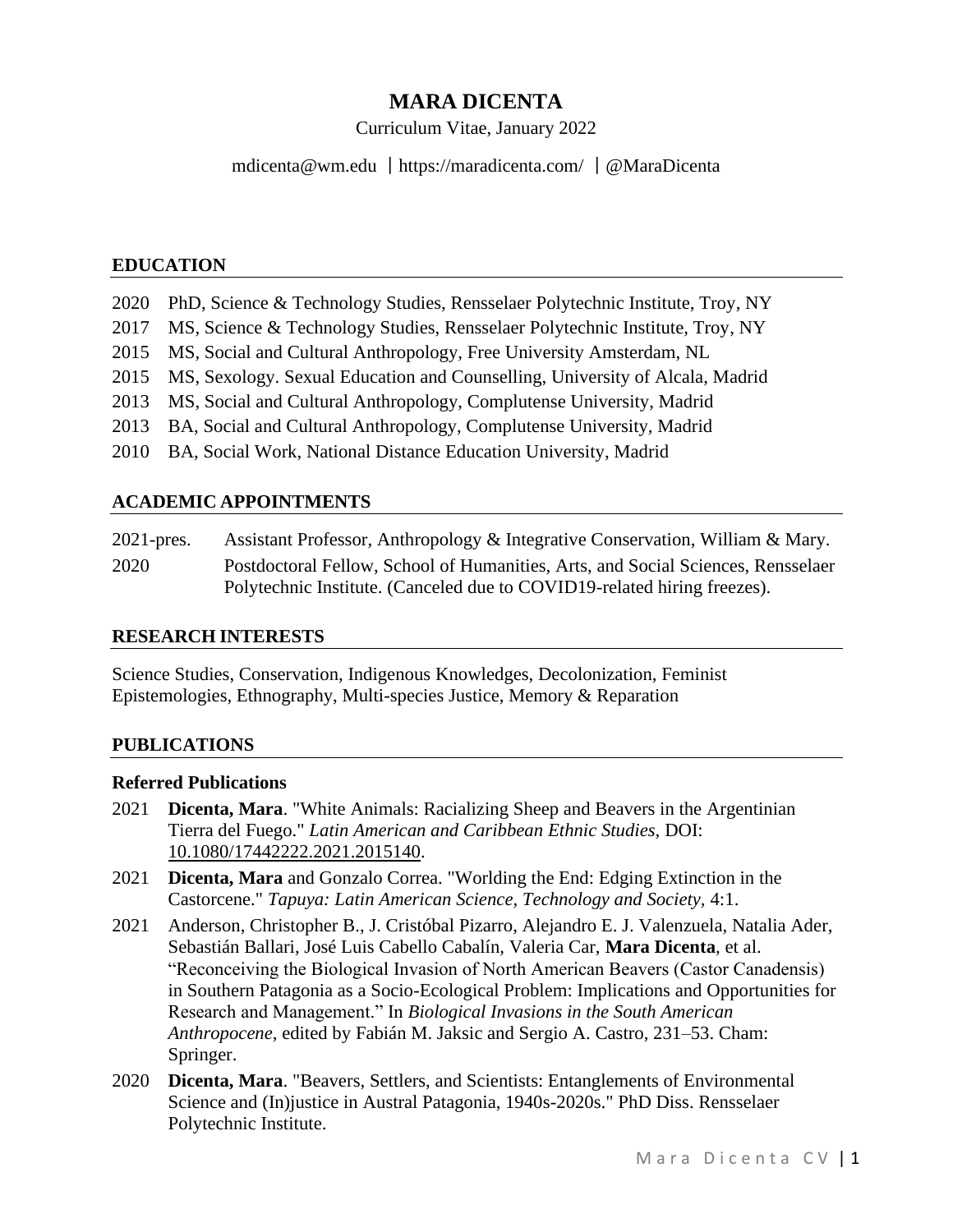- 2020 Archibald, Jessica L., Christopher B. Anderson, **Mara Dicenta**, et al. "The Relevance of Social Imaginaries to Understand and Manage Biological Invasions in Southern Patagonia." *Biological Invasions* 22(11): 3307-3323.
- 2020 **Dicenta, Mara**. "Can 'Southernized' Science have Authority?" *Science as Culture*.
- 2020 **Dicenta, Mara**. "The Beavercene: Eradication and Settler-Colonialism in Tierra del Fuego," Environment & Society Portal, *Arcadia* (Spring 2020), no. 1. Rachel Carson Center for Environment and Society. http://www.environmentandsociety.org/node/8973.
- 2019 **Dicenta, Mara**. "The Abortion Green Scarf as a Boundary Object: Beyond the Curse of the Left." *Somatosphere.* [http://somatosphere.net/2019/the-abortion-green-scarf-as-a](http://somatosphere.net/2019/the-abortion-green-scarf-as-a-boundary-object-beyond-the-curse-of-the-left.html/)[boundary-object-beyond-the-curse-of-the-left.html/](http://somatosphere.net/2019/the-abortion-green-scarf-as-a-boundary-object-beyond-the-curse-of-the-left.html/)
- 2019 Campbell, Nancy D. "La criminalización de las mujeres embarazadas que consumen drogas." Original title: *The Construction of Pregnant Drug-Using Women as Criminal Perpetrators*. Translated by **Mara Dicenta**. *Zona Franca* 27: 320-341.
- 2015 **Dicenta, Mara.** "No Matter the Weight: Practices of experts, children and care givers in a cognitive therapy for childhood obesity in a Dutch day-clinic." Master's thesis. Vrije Universiteit Amsterdam.

# **Non-referred Publications**

- 2019 **Dicenta, Mara.** "Engineering Modernity, Nationalism, and Colonialism," *History of Technology,* [https://www.historyoftechnology.org/wp](https://www.historyoftechnology.org/wp-content/uploads/2019/03/SHOT2019_open-session_Dicenta.pdf)[content/uploads/2019/03/SHOT2019\\_open-session\\_Dicenta.pdf](https://www.historyoftechnology.org/wp-content/uploads/2019/03/SHOT2019_open-session_Dicenta.pdf)
- 2017 **Dicenta, Mara**. "Bioseguridad y la Constitución de Nuevos Sujetos Políticos más allá de lo Humano," *Anuario de Antropología Iberoamericana,*  https://aries.aibr.org/autor/661/todos-articulos

# **AWARDS AND PRIZES**

- 2019 EDITH Award, Group for Exploring Diversity in Technology's History at the Society for the History of Technology.
- 2019 ENVIROTECH Award for Graduate Research to present results at the Network Workshop during the annual meeting of the Society for the History of Technology.
- 2019 Prize for Extraordinary Research at the VI Summer School of Science & Technology Studies, Latin American Society for the Social Studies of Science (ESOCITE).
- 2013 UCM Extraordinary Degree Award, Complutense University of Madrid. Granted annually to one student with the best academic result and trajectory in each degree (similar to the valedictorian prize in the US).

# **GRANTS & FELLOWSHIPS**

| 2022    | New Faculty Grants. William & Mary.                                                                                                                             |
|---------|-----------------------------------------------------------------------------------------------------------------------------------------------------------------|
| 2018-20 | Rensselaer Polytechnic Institute. Humanities, Arts, and Social Sciences Graduate<br>Fellowship to conduct fieldwork in Argentina.                               |
| 2015-17 | La Caixa Foundation Fellowship Program for Postgraduate Studies in North<br>America for PhD studies in the US: tuition fees, living expenses, and travel costs. |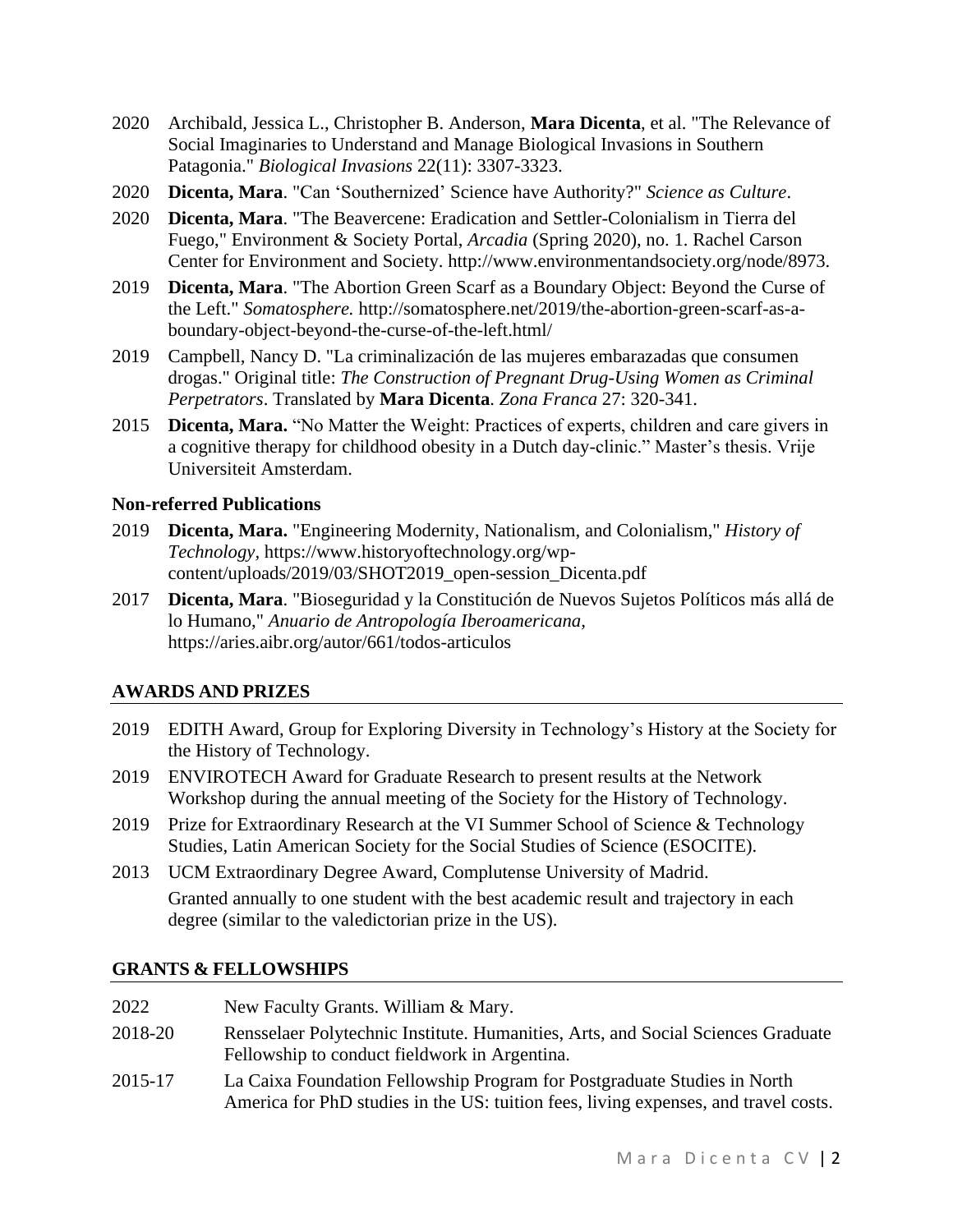| 2014-15 | VU University Amsterdam Fellowship Program for Excellent Students, MS |
|---------|-----------------------------------------------------------------------|
|         | tuition fees and support for living expenses.                         |

- 2011-13 Complutense University Academic Achievement Scholarship.
- 2011-12 ERASMUS European Exchange Program Scholarship.

#### **INVITED TALKS**

- 2021 "Decolonizing Science, Justice, and the Environment" Anthropology Brown Bag. William & Mary, Williamsburg, VA. 2020 "Raza, especies, naturaleza. Articulaciones desde la Ciencia y la Historia en Tierra del Fuego" Seminario Socio-Eco. Centro Austral de Investigaciones Científicas, Ushuaia. 2020 "Un Antropoceno Fueguino: Sobre los Castores, la Extinción, y la Violencia del Futuro." Hacer Antropología en la era del Antropoceno. Seminario de Antropología de la Facultad de Filosofía y Letras, Universidad de Buenos Aires.
- 2020 "Tracing the Ghost of Race with Scientific Cartographies." Seminar of the STS Institute. University of Maimonides, Argentina.
- 2020 "The Racial Politics of Science." Knowledge in Action Webinar Series. STSGlobal Consortium, EEUU, [https://youtu.be/xByovHCrWVQ.](https://youtu.be/xByovHCrWVQ)
- 2019 "Un-settling Natures in Tierra del Fuego." Engineering the Anthropocene Colloquium, Department of Science & Technology Studies, Rensselaer, Troy, NY.
- 2019 "More-than-human Cartographies." Conference Series. Institute of Geography, University of Buenos Aires.
- 2019 "Knowledge Production in the Anthropocene, Science or Politics?" Public Seminar at the Austral Center for Scientific Research, Tierra del Fuego.
- 2018 "Science, Nature, and Coloniality in the End of the World." Austral Center for Scientific Research, Department of Socio-Ecology, Ushuaia, Argentina.
- 2017 "Disavowed Necropolitics." Spanish National Research Council. Research Talk in the department of Science, Technology, and Society, Madrid, Spain.

### **CONFERENCE PARTICIPATION**

#### **Panels Organized**

- 2021 "STS from the Wounds," Chair and organizer, annual meeting of the Society for Social Studies of Science, virtual, Oct.  $6 - 9$ .
- 2019 "Engineering Modernity-Coloniality," Chair and organizer, annual meeting of the Society for the History of Technology, Milan, Oct.  $24 - 27$ .
- 2019 "Inhabiting Borderlands," Organizer, annual meeting of the American Association of Geographers, Washington DC, April  $3 - 7$ .
- 2019 "Situated Natures and the Politics of Knowing," Organizer, annual meeting of the American Association of Geographers, Washington DC, April 3 – 7.
- 2018 "Conversations around Interdisciplinary Research. Re-conceptualizing Environmental Problems from a Socio-ecological Perspective," Organizer, Tierra del Fuego National University, Ushuaia, Nov. 23.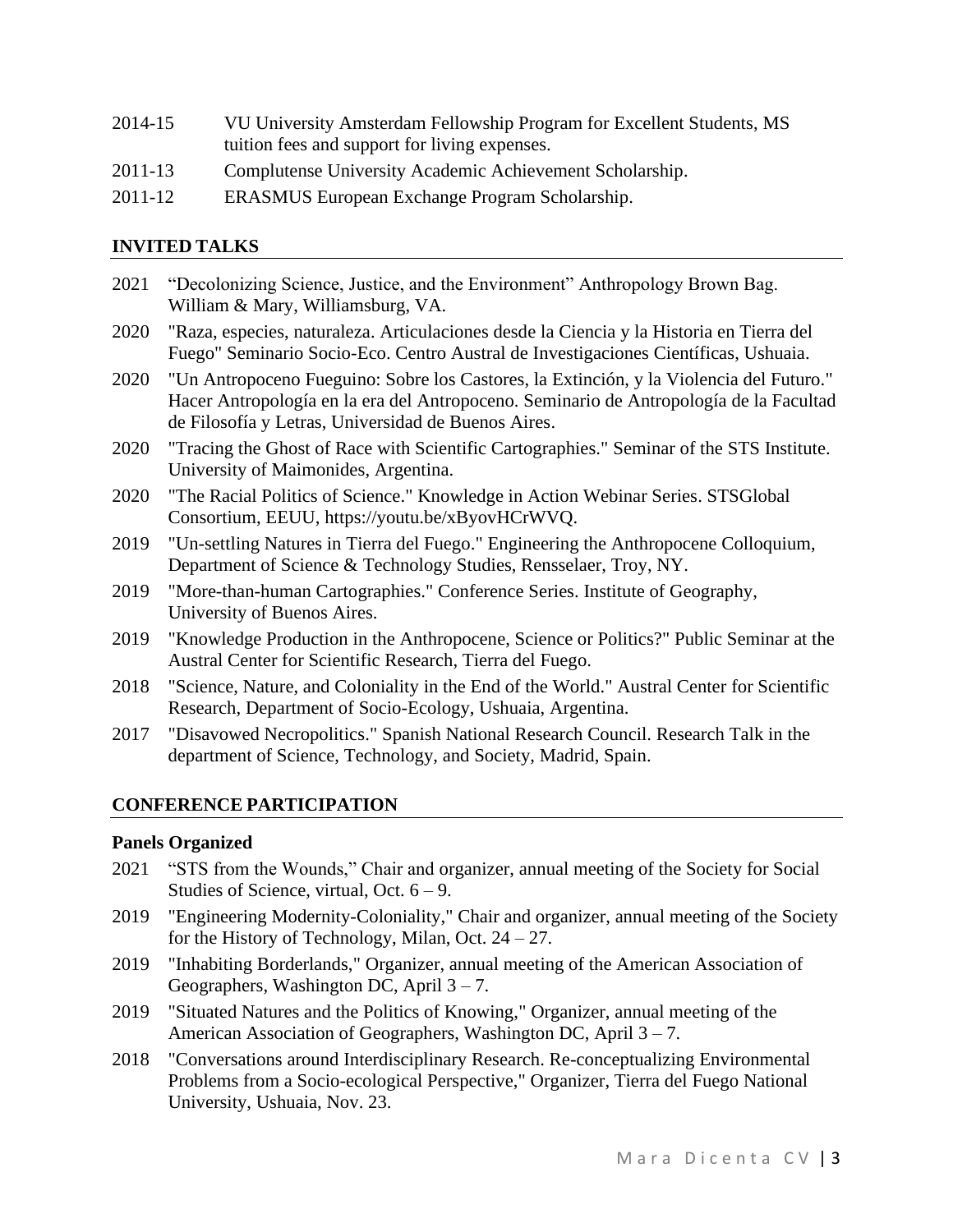- 2017 "Necropolitics," Chair and discussant, annual meeting of the Society for Social Studies of Science, Boston, Aug. 30 – Sept. 2.
- 2017 "Necropolitics," Chair and organizer, annual meeting of the Environmental Humanities Network and the New Materialism Network, Paris, June 7 – 9.

### **Papers Presented**

- 2021 "Reparation after not-only-human settler colonialism," annual meeting of the American Anthropological Association, Baltimore, Nov. 17 – 21.
- 2021 "Binational Conservation in Tierra del Fuego: Diplomacy and Repair at the Expense of Whom?" Anthropology and Conservation virtual conference, Royal Anthropological Institute, Oct. 25-29.
- 2021 "Reparation in worlds after not-only-human settler colonialism," annual meeting of the Society for Social Studies of Science, virtual, Oct. 6 – 9.
- 2021 "Pluricentric Science in Conservation," History of Science, Technology, and Medicine in Latin America working group, May 27.
- 2020 "Science, Nature, and More-than-human Settler Colonialism in Tierra del Fuego," Environmental History Workshop, Sept.  $7 - 8$ .
- 2020 "H(a)unting Knowledges," biannual meeting of the Association for Feminist Epistemologies, Methodologies, Metaphysics, and Science Studies, Waterloo, Aug. 20 – 23. (Canceled due to COVID-19).
- 2019 "Social Justice in More-than-human Postindustrial Landscapes," Envirotech Workshop, Milan, Oct. 27.
- 2019 "Living and Dying in the Beaverscene: Science and Coloniality in Tierra del Fuego," annual meeting of the Society for the History of Technology, Milan, Oct.  $24 - 27$ .
- 2019 "Sur o no Sur: Making Science and Colonialism in 'The End of the World,'" annual meeting of the Society for Social Studies of Science, New Orleans, Sept. 4 – 7.
- 2019 "Naturalezas Alter-Nativas," Escuela de Verano ESOCITE, Quito, Aug. 14 17.
- 2018 "Understanding the politics of environmental problems like the beavers," Tierra del Fuego National University, Ushuaia, Nov. 23.
- 2018 "Landscapes of Invasion, Extinction, and Abandonment in Austral Patagonia." annual meeting of the Latin American Council of Social Sciences, Buenos Aires, Nov. 19 – 23.
- 2018 "Failures, Successes, and Disavowals in the Modernization of *The End of the World*: The Case of the Beavers," annual meeting of the Latin American Conference of Social Studies of Science and Technology, Santiago de Chile, July 18 – 20.
- 2017 "Bleaching Cells: Locations of (White) Disavowal in Biotech Research," annual meeting of the Society for Social Studies of Science, Boston, Aug. 30 – Sept. 2.
- 2017 "Necropolitical Interventions," annual meeting of the New Materialism Network and the Environmental Humanities, Paris, June  $7 - 9$ .
- 2017 "From Witch Hunting to Beaver Eradication. Thinking Conservation, Colonialism, and Biodiversity with Beavers and Dams." XII International Workshop of Science, Technology, and Gender. Spanish National Research Council. Madrid, June 21-23
- 2017 "Non-human Biopolitics and Biosecurity Interventions," Graduate annual meeting of the North East Science and Technology Studies Network, Toronto, April 21 – 23.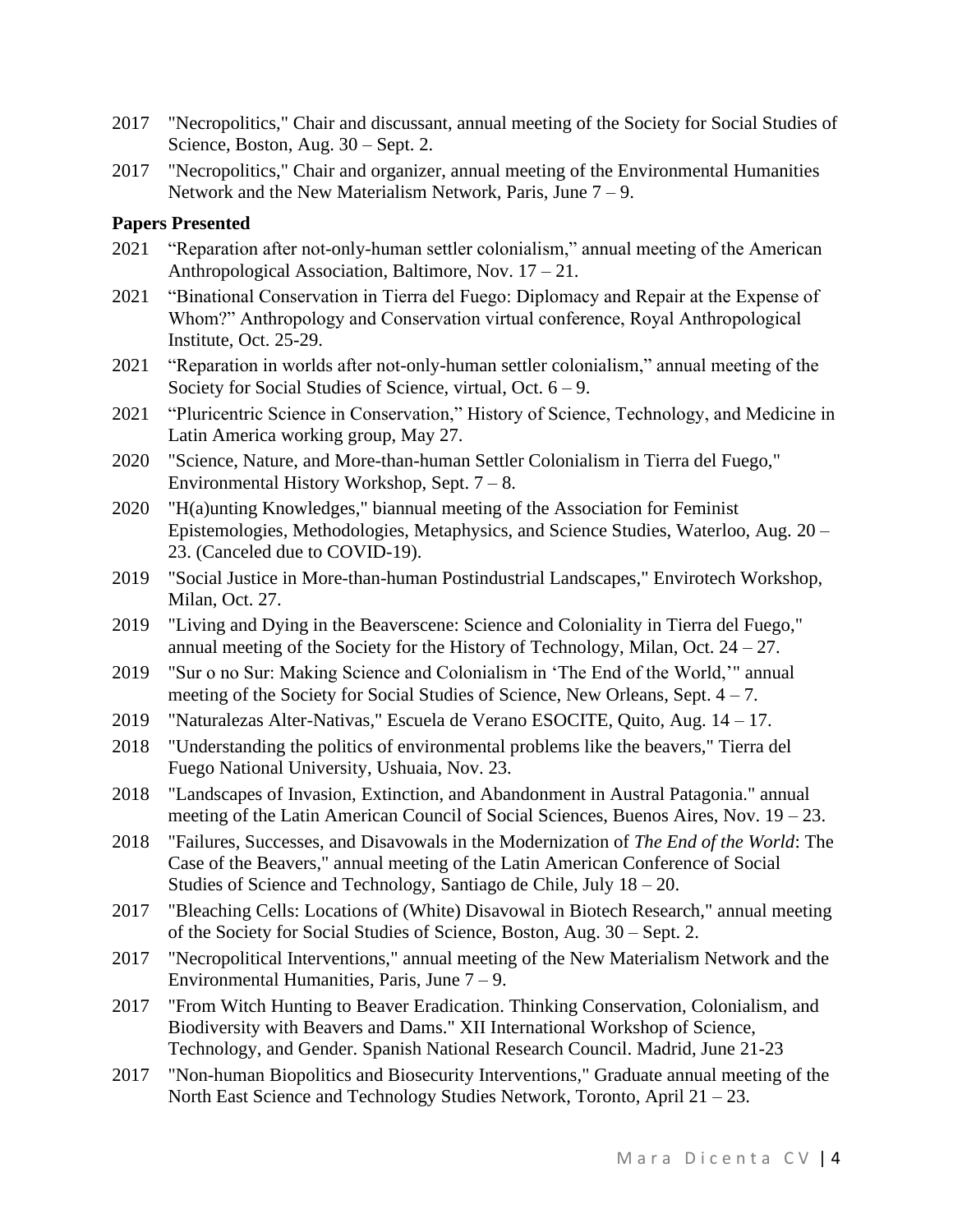- 2017 "Dying More/less than Human," annual meeting of the Humanities Graduate Student Association, Toronto, Feb. 17 – 18.
- 2016 "Biosecurity and the Constitution of New Political Subjects Beyond the Human," annual meeting of the Iberoamerican Anthropology Network, Barcelona, Sept. 6 – 9.
- 2016 "Biorisk Interventions, Epidemics, and Creative Onto-ecologies," annual meeting of the Society for Social Studies of Science and the European Association for the Study of Science and Technology, Barcelona, Aug. 31 – Sept. 3.

#### **Workshops**

- 2020 "Animal Borderlands." British Animal Studies Network, virtual. Discussant of Keynote Speaker Marcus Coates talk "Where Are the Animals." Sept. 18 – Oct. 2.
- 2020 "Mending Ecologies: Reparation in Social and Environmental Conflict," June 29 July 1. (Postponed to June 2021 due to COVID-19).
- 2019 "Envirotech SIG Workshop," Envirotech Network, Milan, Oct. 27.
- 2019 "VI Graduate School for the Social and Political Studies of Science and Technology." FLACSO – ESOCITE, Quito Aug. 14 – 17.
- 2019 "Preparatory Workshop for the first Chile-Argentina bilateral scientific campaign in the Beagle Canal," CADIC. Ushuaia. Jul.  $1 - 2$ .
- 2019 "I National Meeting for Managing Invasive Exotic Species." Buenos Aires, Apr. 9 11.
- 2019 "Biodiversity Conservation. Experiences and Challenges in Magallanes," Punta Arenas, Chile, Mar. 21.
- 2018 "III Binational Scientific and Academic Seminar for Exchanging Experiences around environmental conservation in Tierra del Fuego and the Beagle Canal." CADIC – UNTDF. Ushuaia, Oct. 4 – 5.
- 2017 "The Anthropocene Campus." Drexel University Philadelphia. Oct. 22 26
- 2014 "Science, Technology, and Society: Knowledge and Participation." Spanish National Research Council. Feb. – June.

### **TEACHING**

### **Undergraduate, Institute for Integrative Conservation, William & Mary**

- 2022 Indigenous Voices in Conservation
- 2022 Environmental Anthropology
- 2022 The Plantationocene Campus
- 2021 Conservation Ethics

#### **Undergraduate, Department of STS, Rensselaer Polytechnic Institute**

- 2018 Environment and Society Co-Instructor with Prof. Eric D. Schaffer. Overall students' evaluation 4,29 / 5.
- 2017 Introduction to Science and Technology Studies Instructor of record. Overall students' evaluation 4.78 /5.
- 2017 Race in Culture Teaching Assistant for Prof. Brandon Costelloe-Kuehn.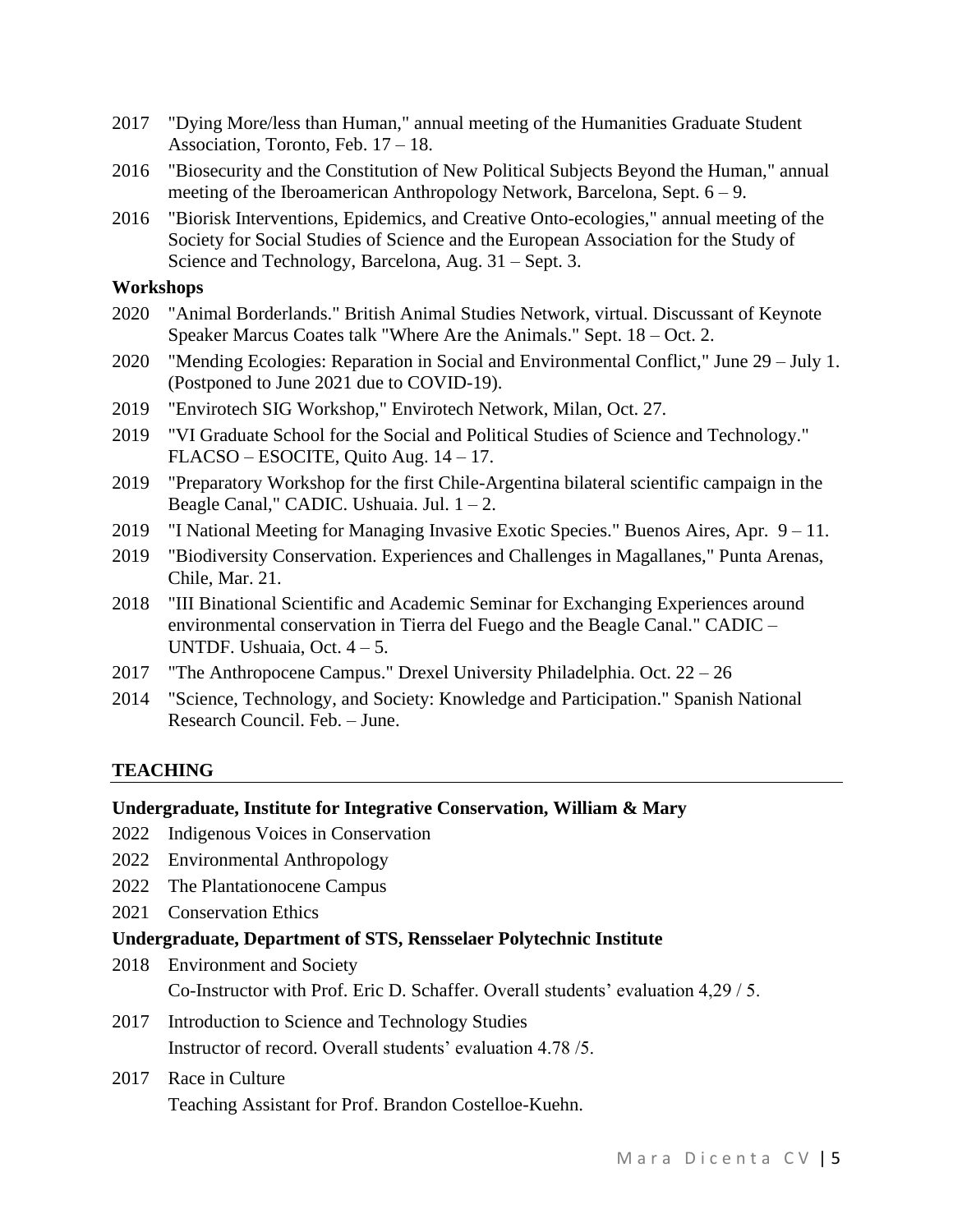2016 Gender in Culture

Teaching Assistant for Prof. Brandon Costelloe-Kuehn.

- **Graduate, Department of Social Psychology, University of La República, Uruguay.**
- 2018 Biopolitics, Necropolitics, and Multi-species Epistemologies Instructor. Graduate Department of Social Psychology.

### **MEDIA COVERAGE**

- 2021 Emma Henry, "Institute for Integrative Conservation holds discussion on women in conservation," *The Flat Hat*, [https://flathatnews.com/2021/12/06/institute-for-integrative](https://flathatnews.com/2021/12/06/institute-for-integrative-conservation-holds-discussion-on-women-in-conservation/)[conservation-holds-discussion-on-women-in-conservation/](https://flathatnews.com/2021/12/06/institute-for-integrative-conservation-holds-discussion-on-women-in-conservation/)
- 2021 Jazmin Dicks, "The IIC Welcomes Dr. Mara Dicenta to William and Mary," *IIC LinkedIn*, [https://www.linkedin.com/pulse/iic-welcomes-dr-mara-dicenta-william-](https://www.linkedin.com/pulse/iic-welcomes-dr-mara-dicenta-william-?trk=organization-update-content_share-article) [?trk=organization-update-content\\_share-article](https://www.linkedin.com/pulse/iic-welcomes-dr-mara-dicenta-william-?trk=organization-update-content_share-article)
- 2019 Manuel Torino, "Bienvenidos al Antropoceno. ¿La última era geológica?," *La Nación*, [https://www.lanacion.com.ar/lifestyle/bienvenidos-al-antropoceno-la-ultima-era](https://www.lanacion.com.ar/lifestyle/bienvenidos-al-antropoceno-la-ultima-era-geologica-nid2302862/)[geologica-nid2302862/](https://www.lanacion.com.ar/lifestyle/bienvenidos-al-antropoceno-la-ultima-era-geologica-nid2302862/)
- 2019 "Antropoceno: ¿Ciencia o Política?," *Comunicadic*, <https://cadic.conicet.gov.ar/antropoceno-es-o-se-hace/>

### **CURRICULA AND STUDENT ADVISING**

### **Student Mentoring**

- 2022 Malvika Shrimali, "*Integrating Traditional Ecological Knowledge and Habitat Use Modeling to Restore River Herring in Virginia*," Conservation Research Program, IIC, William & Mary.
- 2022 Angie Tellez-Sandoval, "*Designing Protocols and Participatory Methods for Inclusive and Just Conservation in Tierra del Fuego, Argentina*." Conservation Research Program, IIC, William & Mary.
- 2017 Allison Mrugal, "*The Silent Prisons Project,"* Senior thesis in Design, Innovation, and Society Graduate Studies. Co-advisor. Rensselaer Polytechnic Institute.
- 2017 Asia Gauler, "*Gender inequality in STEM*," Senior thesis in Sustainability Studies. Coadvisor. Rensselaer Polytechnic Institute.

### **Syllabi Developed**

- 2022 Indigenous Voices in Conservation
- 2022 Environmental Anthropology
- 2022 The Plantationocene Campus
- 2021 Conservation Ethics
- 2018 Biopolitics, Necropolitics, and Multi-species epistemologies
- 2018 Environment and Society
- 2017 Introduction to STS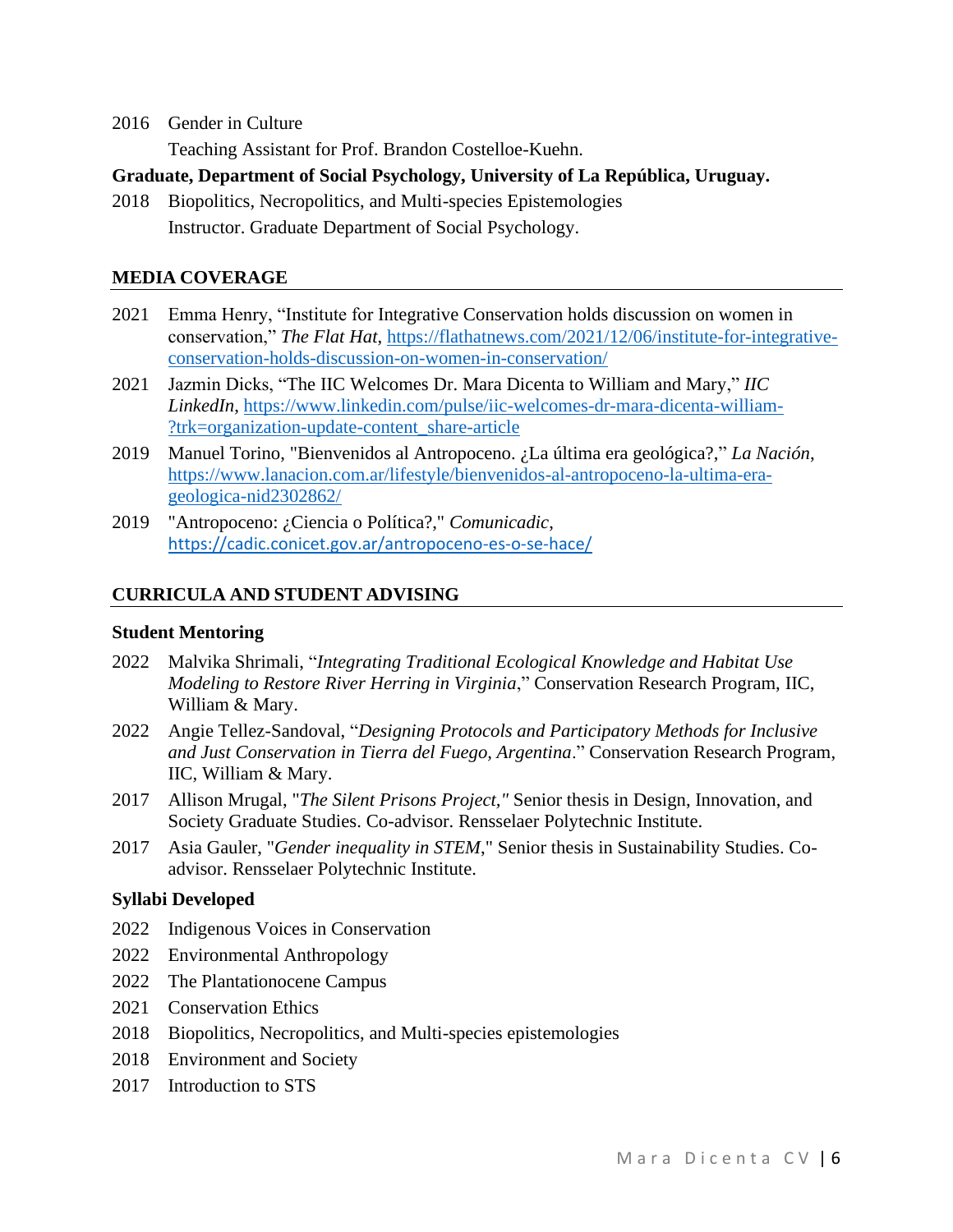- 2017 Feminist STS Backdrops in Politics and Affirmation
- 2017 Race in Culture
- 2016 Gender in Culture
- 2016 Object-Orientations: New Materialism, Speculative Realism, and Feminist STS
- 2015 Feminist Theory of the Body

# **SERVICE TO PROFESSION**

### **Editorial Boards**

2020-prest. AVÁ. Revista de Antropología. Universidad Nacional de Misiones, Argentina.

### **Grant Review**

2021 NSF Proposal Review, Science and Technology Studies Program.

### **Peer Review of Articles for Journals**

- 2021 Latin American and Caribbean Ethnic Studies
- 2021 Science as Culture
- 2021 Science, Technology, and Human Values
- 2021 Green Letters, Studies in Ecocriticism
- 2020 Environment & Society Portal*,* Arcadia
- 2019 AVÁ. Revista de Antropología

### **Conference Organizing**

- 2019 Assistant, Society for the Social Studies of Science annual meeting.
- 2016 Assistant, Society for the Social Studies of Science annual meeting.
- 2014 Organizer, Third annual meeting of the Institute of Anthropology of Madrid.
- 2012 Organizer, First annual meeting of the Institute of Anthropology of Madrid.

#### **Memberships**

- 2021-pres. Latin American Studies Association
- 2021-pres. American Anthropology Association
- 2021-pres. Royal Anthropological Institute
- 2018-pres. Asociación Latinoamericana de Estudios Sociales de la Ciencia y la Tecnología
- 2016-pres. Society for Social Studies of Science

### **UNIVERSITY SERVICE**

#### **William & Mary**

Committee Service

- 2021-press. Graduate Committee Faculty Representative. Department of Anthropology.
- 2021-press. Speaker Series Committee, IIC.